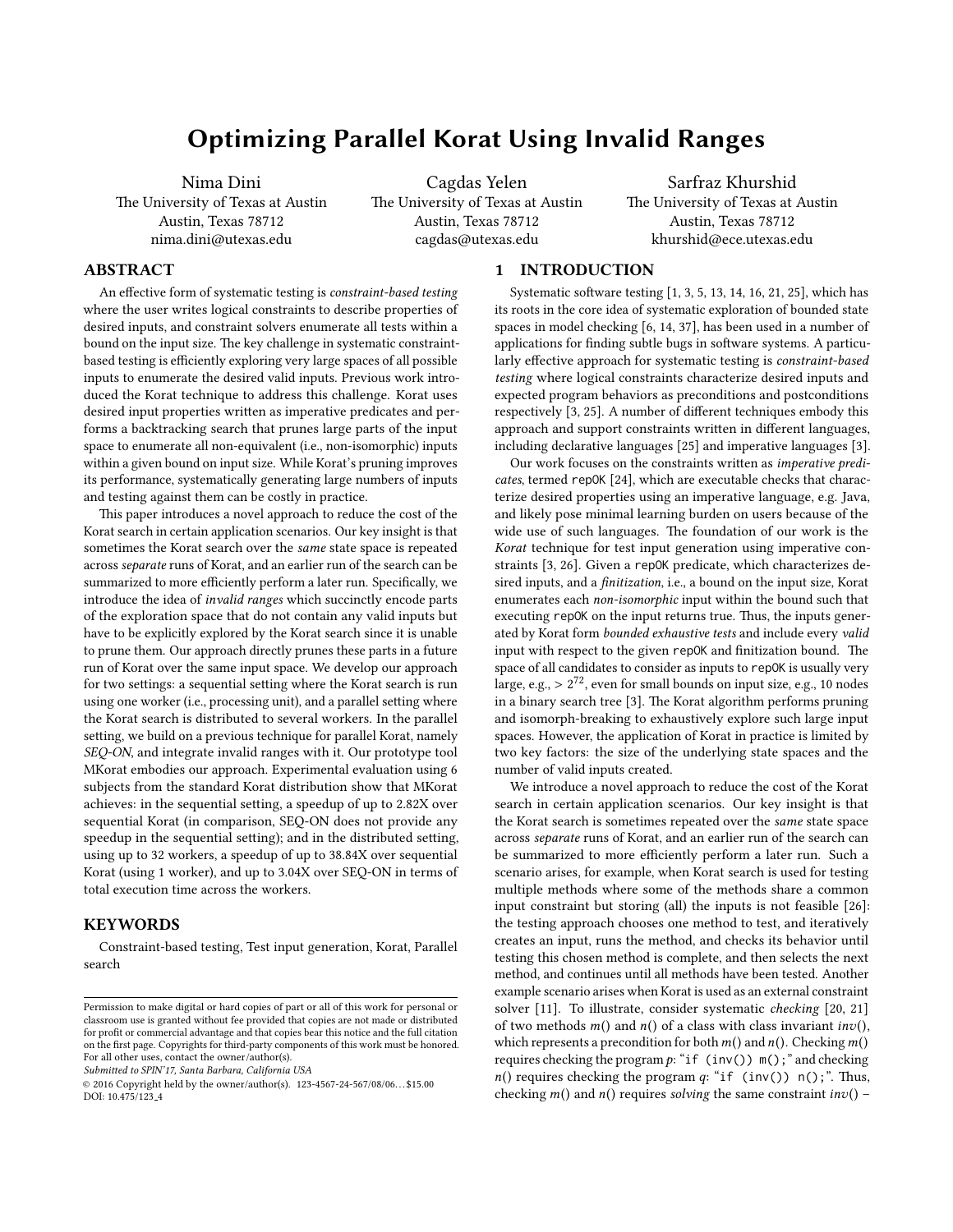Submitted to SPIN'17, July 2017, Santa Barbara, California USA Nima Nima Dini, Cagdas Yelen, and Sarfraz Khurshid

all execution paths that reach  $m()$  in  $p$  (likewise  $n()$  in  $q)$  require  $inv()$  to evaluate to true. Indeed, the same optimization opportunity arises when  $n()$  is actually just an updated version of  $m()$ , which needs to be re-checked say after on a bug fix or feature addition in the context of evolution.

We introduce the idea of invalid ranges which succinctly encode parts of the exploration space that do not contain any valid input but must be explicitly explored by the Korat search since it is unable to prune them [\[8\]](#page-8-6). Our approach prunes these parts in a future run of Korat over the same input space. We develop our approach for two settings: a sequential setting where the Korat search is run using one worker (i.e., processing unit), and a parallel setting where the Korat search is distributed to several workers. In the sequential setting, we directly use invalid ranges to prune the search. In the parallel setting, We build on a previous technique, namely SEQ-ON [\[26\]](#page-9-6), and integrate invalid ranges with it.

SEQ-ON was defined by the parallel Korat approach [\[26\]](#page-9-6), which originally introduced the idea of parallel test generation and execution using Korat to mitigate the two key limiting factors. Conceptually, parallel execution of tests generated using Korat is relatively straightforward: distribute the tests evenly among the parallel workers. However, parallel generation of tests using Korat is a nontrivial problem because Korat's pruning is inherently sequential: what to prune depends on what was explored and cannot simply be determined a priori. Specifically, Korat considers one candidate input at a time, checks the validity of the current candidate by executing repOK against it, and uses the execution as a basis of creating the next candidate, and by doing so prunes many candidates from the search. Thus, evenly distributing the test generation workload among parallel Korat workers is challenging.

SEQ-ON was specifically designed to address the scenario where Korat is used to create inputs for testing a number of different methods under test but the inputs are not stored: for each method under test, inputs are created and the method executed against each input as it is created. A key contribution of the SEQ-ON algorithm is that it uses the first execution of Korat for input generation to create a fixed number of equidistant candidates based on the number of workers, which allows all subsequent executions of Korat on the same constraint solving problem to be performed in parallel such that each parallel worker only explores the range defined by two consecutive equidistant candidates, and the workload is evenly distributed among the parallel workers.

We define invalid ranges as sequences of consecutive invalid candidates that are explored by the standard Korat search. We summarize such a sequence succinctly using just two candidates as end-points during the first execution of Korat for input generation, and re-use it for more efficient exploration in the subsequent executions of Korat for input generation – the subsequent executions are able to prune invalid candidates that the initial Korat search was unable to prune and had to explicitly check using repOK. We apply invalid ranges in tandem with equidistant candidates to define a more effective technique for parallel test generation using Korat.

Our prototype tool MKorat embodies our approach. We show the effectiveness of our approach using a suite of controlled experiments. Specifically, we evaluate how MKorat compares with traditional Korat in a sequential setting and how the use of invalid ranges improves over just equi-distancing. Moreover, we evaluate

how the performance of MKorat varies as the number of invalid ranges is increased.

This paper makes the following contributions:

- Idea. We introduce the idea to summarize and re-use parts of the state-space that do not contain any valid input to enhance solving of imperative constraints for systematic input generation.
- Invalid ranges. We define invalid ranges, which succinctly represent consecutive invalid candidates that the standard Korat search is unable to prune and must explicitly check by invoking repOK.
- Test generation technique. We introduce a new technique to optimize input generation using imperative constraints when the Korat search is re-run for the same exploration space. We develop our technique for a sequential setting and a parallel setting by building on the SEQ-ON algorithm from previous work [\[26\]](#page-9-6) and integrating invalid ranges with it.
- Evaluation. We use a suite of 6 subjects from the standard Korat distribution to evaluate our approach. Experimental results show that MKorat achieves: in the sequential setting, a speedup of up to 2.82X over sequential Korat (in comparison, SEQ-ON does not provide any speedup in the sequential setting); and in the distributed setting, using up to 32 workers, a speedup of up to 38.84X over sequential Korat (using 1 worker), and up to 3.04X over SEQ-ON in terms of total execution time across the workers.

We believe invalid ranges provide the foundation for an exciting method for increasing the efficacy of systematic testing and analysis using imperative constraints. While our focus in this paper is on re-execution of the Korat search over the same state space as the previous execution, we believe invalid ranges can be generalized to enable re-use in more general settings where state spaces among different executions differ, e.g., due to a change in the constraint being solved or the bound being used. We plan to address such settings in future work.

## <span id="page-1-1"></span>2 ILLUSTRATIVE EXAMPLE

We illustrate the concept of invalid ranges and the basis of our approach using an example from the Korat project's source code<sup>[1](#page-1-0)</sup>. Figure [1](#page-2-0) shows the Java declaration of the red-black tree data structure [\[7\]](#page-8-7), which implements a balanced binary search tree, the repOK predicate that implements a check for the structural integrity constraints of a red-black tree (acyclicity, correct coloring of nodes etc.), and the finitization description (the  $\emph{finRedBlackTree}$  method) which sets a bound on Korat search. Each tree has a root node and caches the number of nodes in the size field. Each node contains an integer key and value, and has a left child, a right child, and a parent pointer, as well as a color, which is RED or BLACK. To test a method that operates on an input red-black tree, such as instance method "add(int  $x$ )", we must generate a valid tree t, i.e., t.repOK() returns true, as an input (the receiver object) as well as provide an integer input x. To create valid red-black trees, Korat uses the given repOK method and finitization to create the space

<span id="page-1-0"></span> $1$ https://korat.svn.sourceforge.net/svnroot/korat/trunk, revision 12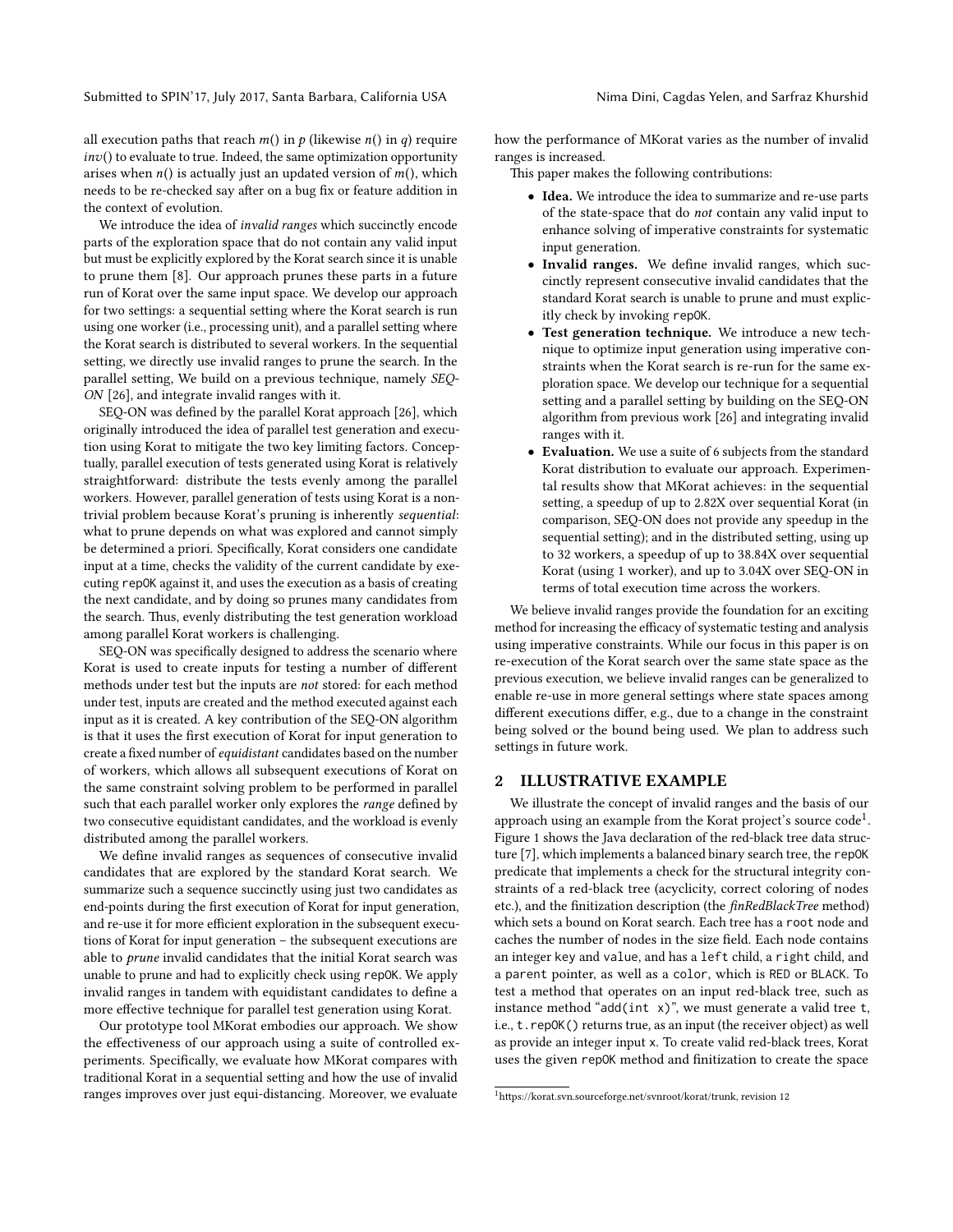```
1 public class RedBlackTree {
2 private Node root = null ;
    private int size = 0;
    private static final int RED = 0;
    private static final int BLACK = 1;
    public static class Node {
      int key;
      int value;
      Node left = null;
10 Node right = null ;
11 Node parent ;
12 int color = BLACK;
13 }
14 public boolean repOK () { ... }
15
16 // Bound Korat exploration to trees with 'num' Nodes.
17 public static IFinitization finRedBlackTree(int num) {
18 IFinitization f = FinitizationFactory . create (
19 RedBlackTree.class);
20 IClassDomain entryDomain = f . createClassDomain (
21 Node .class , num ) ;
22 IObjSet entries = f . createObjSet ( Node .class , true ) ;
23 entries . addClassDomain ( entryDomain ) ;
24
25 IIntSet sizes = f . createIntSet ( num , num ) ;
26 IIntSet keys = f.createIntSet(-1, num - 1);
27 IIntSet values = f. createIntSet (0);
28 IIntSet colors = f.createIntSet (0, 1);
29
30 f.set ("root", entries);
31 f . set (" size ", sizes ) ;
32 f . set (" Node . left ", entries ) ;
33 f.set ("Node.right", entries);
34 f . set (" Node . parent ", entries ) ;
35 f . set (" Node . color ", colors ) ;
36 f . set (" Node . key", keys ) ;
37 f.set ("Node.value", values);
38
39 return f;
40 }
41 }
```
Figure [1](#page-1-0): RedBlackTree subject $^{\rm 1}$ .

<span id="page-2-1"></span>

Figure 2: Korat generates 961 candidates for finRedBlack-Tree(4). A valid candidate index is marked by a cross  $(\times)$ .

<span id="page-2-2"></span>

Figure 3: Valid red black trees with 4 nodes generated by Korat. Node keys are uniquely assigned from set  $S = \{1, 2, 3, 4\}.$ 

of candidate inputs to explore and generates all inputs for which repOK returns true.

The Korat search operates on candidate vectors, which are integer arrays that encode object graphs and allow efficient backtracking. Figure [2](#page-2-1) shows the consecutive range of all candidate vectors generated by Korat search for finRedBlackTree(4), which are red-black

trees containing exactly 4 nodes. Korat explores the total number of 961 non-isomorphic candidates, out of which only 8 satisfy the rep0K predicate. Figure [3](#page-2-2) shows all 8 valid instances found<sup>[2](#page-2-3)</sup>.

Korat supports ranging the search, i.e., bounding it to explore a subset of the space of all candidates [\[26\]](#page-9-6). Specifically, given a pair of start and end candidate vectors, such that the standard Korat search would explore start before end, Korat can be ranged to only search for valid structures between start and end. Ranging allows the distribution of Korat execution across several individual workers. The SEQ-ON equi-distancing algorithm in prior work [\[26\]](#page-9-6) introduces a technique to distribute Korat execution for future runs of the same search.

For the  $\hat{n}$ RedBlackTree(4) example, given 4 workers, the equidistancing algorithm splits the explored candidates into 4 partitions, each with the same approximate size of 256 candidate vectors<sup>[3](#page-2-4)</sup>. As shown in Figure [2,](#page-2-1) there are 8 valid candidates among 961 explored, i.e., 99.16% of the candidates explored are invalid and represent redundant search. The explored indexes of the valid candidate vectors in this example are: 366, 434, 517, 585, 671, 738, 829, and 896. The main pitfall of SEQ-ON algorithm is that while it parallelizes the executions, the total number of explored candidates across all workers remains the same as the sequential run. Since exploring invalid candidates is redundant, our approach tries to prune them and not to re-explore them.

We define an *invalid range* as a sequence of consecutive invalid candidates explored by Korat search, such that repOK predicate returns false on all of them. MKorat removes a bounded number  $(m \ge 1)$  of invalid ranges as desired by the user. Further, MKorat distributes the remaining ranges among  $k \geq 1$  workers with respect to the  $k$  equidistant ranges maintained by SEQ-ON. Given  $m = 3$ , MKorat removes the 3 largest invalid ranges [435, 517), [586, 671), and [739, 829), in addition to the head and tail invalid ranges, i.e., [0, 366) and [897, 961]. In total 5 invalid ranges will be removed that are highlighted in red.

The only 4 remaining ranges needed to be re-explored (highlighted blue) are: [366, 435), [517, 586), [671, 739), and [829, 897). Worker one remains idle, as the range [0, 256) belongs in a known invalid range. Worker two takes subrange (1). Worker three explores subranges  $(2)$  and  $(3)$ . The final worker takes over range 4). The result is 71.48% reduction in the re-explored state space, while using fewer computing resources. Note that for this example, MKorat can achieve a higher reduction for larger values of invalid ranges if so desired by the user.

## 3 TECHNIQUE

In this section, we first describe our technique to build invalid ranges using an initial run of Korat. Next, we recall the original SEQ-ON algorithm [\[26\]](#page-9-6) (Section [3.1\)](#page-3-0) and present our parallel technique MKorat, which builds on SEQ-ON (Section [3.2\)](#page-3-1). Next, we discuss some implementation details of MKorat (Section [3.3\)](#page-4-0) and several key properties of our prototype (Section [3.4\)](#page-4-1).

Our core approach performs an initial run of Korat to build invalid ranges (Figure [4\)](#page-3-2), which are used for additional pruning in subsequent runs of Korat when exploring the same input space. In

<span id="page-2-4"></span><span id="page-2-3"></span> $^{2}$ The root of a red-black tree should be colored black. However, this rule can be relaxed, as in the provided repOK, because the root can always be changed from red to black. <sup>3</sup>In this example, the last range has 961-768=193 elements.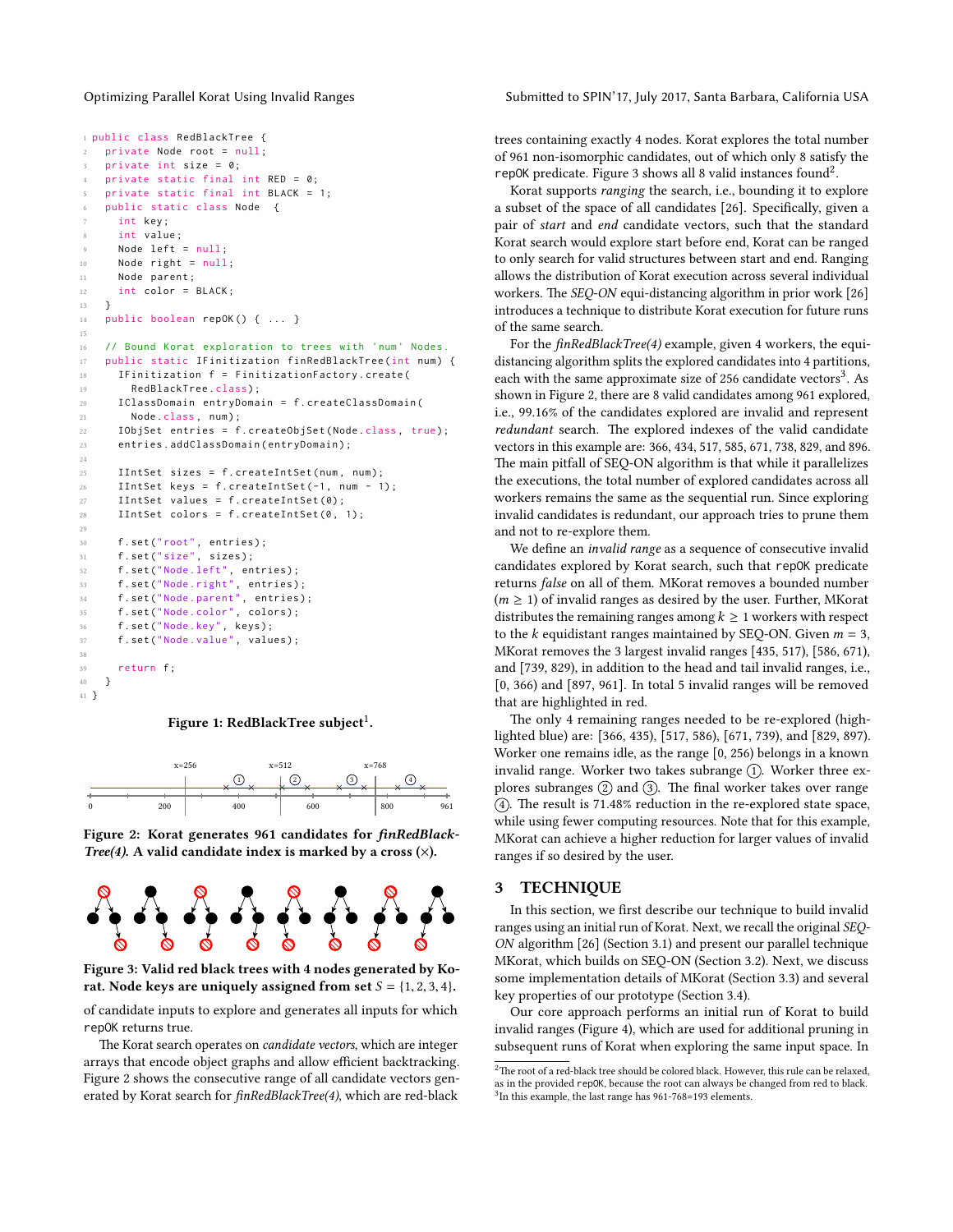Submitted to SPIN'17, July 2017, Santa Barbara, California USA Nima Dini, Cagdas Yelen, and Sarfraz Khurshid

<span id="page-3-2"></span>Input: subject w/ repOK and fin; user provided upper bound m

1: function MKorar(subject, m)

```
2: KORAT.INIT(subject)
3: prevCV ← KORAT.GETSTARTCANDIDATEVECTOR()
```
<span id="page-3-5"></span><span id="page-3-4"></span>

```
4: ranges ← BOUNDEDDESCENDINGSORTEDTREE(m)<br>5: while KORAT.HASNEXTVALIDCANDIDATE() do:
        while KORAT.HASNEXTVALIDCANDIDATE() do:
```
- 
- <span id="page-3-7"></span><span id="page-3-6"></span>6: validCV, numExplored ← KORAT.NEXTVALIDCANDIDATE()<br>7: ranges INSERT(TUPLE(DrevCV validCV) numExplored) ranges.INSERT(TUPLE(prevCV, validCV), numExplored)
- 8: prevCV  $\leftarrow$  validCV<br>9: **done**
- done
- 10: if KORAT.HASNEXTCANDIDATE() then:
- <span id="page-3-8"></span>
- <span id="page-3-9"></span>11: endCV, numExplored ← Korat.LastCandidate()<br>12: canges INSERT(TUPLE(DrevCV endCV) numExplor ranges.insert(TUPLE(prevCV, endCV), numExplored)
- 13: **fi**

```
14: return ranges.BUFFER()
```
15: end function

## Figure 4: Collecting an upper bound of m invalid ranges in Korat search.

addition to the inputs that the standard Korat algorithm takes, our approach takes as input an upper bound ( $m > 1$ ) on the number of invalid ranges to maintain and reuse. Increasing this number of invalid ranges likely allows more efficient subsequent search but increases the storage (space) requirements. Line [2](#page-3-3) (in Figure [4\)](#page-3-2) initializes the Korat search problem for a given subject. Line [3](#page-3-4) sets prevCV to the initial candidate vector Korat has to explore. Next, Line [4](#page-3-5) builds a max heap data structure to contain the m largest candidate vector tuples, plus head and tail (Section [3.2\)](#page-3-1) invalid ranges upon first and last insertion respectively (if they exist). Lines [6](#page-3-6) and [7](#page-3-7) finds the next valid candidate by running Korat search and inserts a new invalid range into ranges encoded by a tuple of candidates plus the size of the invalid range. Lines [11](#page-3-8) and [12](#page-3-9) find the tail invalid range (if any) and insert it into the ranges. Finally Line [14](#page-3-10) returns the invalid ranges maintained.

# <span id="page-3-0"></span>3.1 Background: Equi-distancing for SEQ-ON

The key novelty of the original parallel test generation and execution algorithm using Korat [\[26\]](#page-9-6) (SEQ-ON) is to not store all inputs for creating equidistant candidates. The design goal behind this algorithm is to store sufficient information during the first sequential run, so that all future runs can be parallelized and load-balanced. Specifically, this algorithm obtains a sequence of equidistant candidate vectors  $\langle C_1, C_2, ..., C_n \rangle$ , i.e., Korat explores (almost) the same number of candidates in any range  $[C_i, C_{i+1})$  for  $0 \le i < n - 1$  and  $[C_i, C_i]$  and the union of all such ranges, becomes the entire  $[C_{n-1},C_n]$ , and the union of all such ranges, becomes the entire explored space  $\bigcup_{i=0}^{n-2} [C_i, C_{i+1}) \bigcup [C_{n-1}, C_n] = [C_0, C_n]$ , where  $C_0$ <br>is the initial and  $C_0$  is last candidate vectors explored Explored space  $\bigcup_{i=0}$  [C<sub>i</sub>, C<sub>i+1</sub>]  $\bigcup$ [C<sub>n-1</sub>, C<sub>n</sub>] = [C<sub>0</sub>, C<sub>n</sub><br>is the initial and  $C_n$  is last candidate vectors explored.

Figure [5](#page-3-11) shows the pseudo-code of the SEQ-ON algorithm. The equiDistantCandidates function keeps an array of candidates, with size twice as large as the number of maximum workers. As the number of explored candidates in Korat search is not known beforehand, this technique records each candidate being explored in the first round. When the array capacity is full, it moves the candidates at even indexes in the array to left half, and continues recording every second candidate in the right half. In the next round, it records every fourth candidate being explored. This process continues, and at the end, the function returns the candidates to keep for the future parallel executions.

```
1 // input: 'm' is the maximum number of workers
2 // output: an array of equidistant candidates,
3 // with the array length between m and 2 * m4 Candidate [] equiDistantCandidates ( int m ) {
   Candidate [] candidates = new Candidate [2 \times m];
    int distance = 1;
    int index = 0:
    while (Korat.hasNext()) {
      for (int i = 0; i < distance; i++) {
10 candidates[index] = Korat.next();
11 if (!Korat.hasNext()) break;
12   }
13 if (index < candidates.length) index ++;
14 else {
15 // half the array and double the distance
16 for (int j = 0; j < candidates length / 2; j++)17 candidates [j] = candidates [2 \times j + 1];
18 distance = distance * 2;
19 index = m;
20 }
21 }
22 // resize the output length to valid indexes
23 Candidate [] result = new Candidate [index];
24 for (int i = 0; i < index; i++)25 result[i] = candidates[i];
26 return result ;
27 }
```
#### Figure 5: Equi-distancing for SEQ-ON [\[26\]](#page-9-6).

## <span id="page-3-1"></span>3.2 MKorat

Our parallel technique, MKorat, builds on SEQ-ON and stores  $m \geq 1$  largest invalid ranges during the first sequential run, and excludes those ranges prior to distribution for future parallel runs. The remaining ranges  $\langle r_1, r_2, ..., r_s \rangle$ , are distributed with respect to the  $k \geq 1$  equidistant candidate vectors maintained in SEQ-ON. Moreover, if any equidistant candidate vector  $C_y$  falls into a range  $r_i = [C_x, C_z)$ , the algorithm breaks the range to  $[C_x, C_y)$ ,  $[C_y, C_z)$ . The splitting phase continues until no range in the final collection of ranges  $Q = \langle q_1, q_2, ..., q_t \rangle$  contains an equidistant candidate unless it is the starting endpoint of a range. Finally, each worker takes a subset of ranges from Q which belong to its equi-distant range.

Note that if an equi-distant range does not contain any valid candidate, it will be discarded and no worker will be assigned to that range, saving computational resources. Further, MKorat borrows the single-pass spirit of SEQ-ON and does not impose extra time and space complexity on top of this algorithm.

**MKorat**<sub>exc</sub>: Korat provides a command-line option  $-cvWrite$ , which writes all explored candidates to a serialized file  $f$ . Further, two additional options --cvStart <num1> and --cvEnd <num2> are supported to limit the search exploration range to the *num1-st* and  $num2-nd$  candidates from file  $f$ . For two main reasons this existing option was not sufficient:

- $(1)$  Writing all generated tests of a sequential execution to a file can be prohibitively expensive, e.g., for finRedBlackTree(12) the size of the candidates.dat file on disk is about 7.63GB. However, to re-explore a range (for both SEQ-ON and MKorat), only start and end candidates are required. Hence, we overrode the --cvWrite command-line option to only writes the endpoints of desired ranges into a file.
- Due to existence of invalid ranges, the distribution phase of MKorat may assign a worker several subranges to run.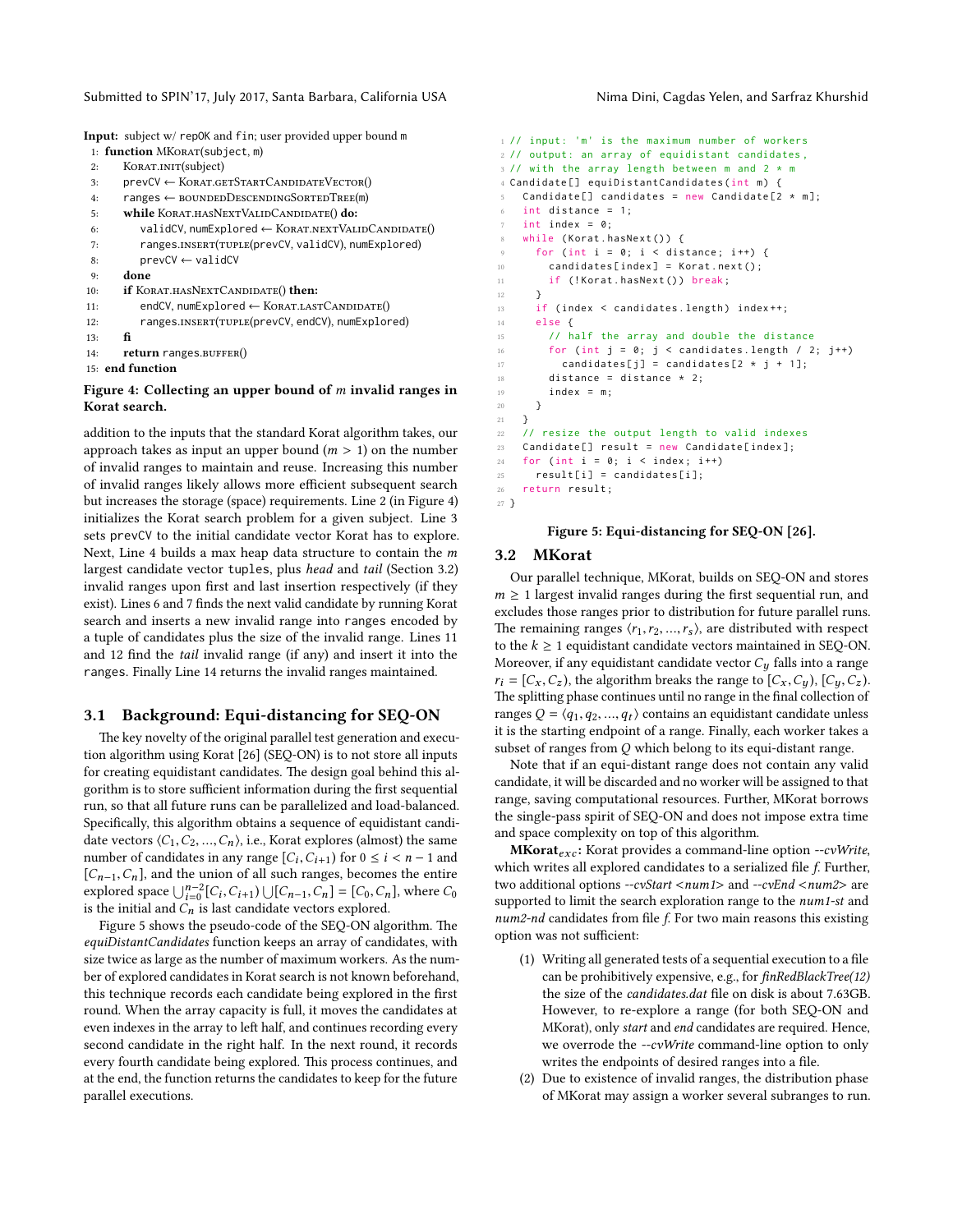<span id="page-4-2"></span>

| Option                                          | Values                                                                                                                                                                    |
|-------------------------------------------------|---------------------------------------------------------------------------------------------------------------------------------------------------------------------------|
| --version<br>--equi<br>--invalid<br>--subranges | 0: Korat, 1: SEQ-ON, 2: MKorat, 3: MKorat $_{exc}$<br># of equidistant candidates<br># of invalid ranges<br>set of <start, end=""> candidate vector pairs to run</start,> |
|                                                 |                                                                                                                                                                           |

#### Table 1: Korat extended command-line options

For example, worker three in Figure [2](#page-2-1) takes two subranges. We implemented an extension of Korat, namely MKorat $_{exc}$ which takes arbitrary number of subranges (<start, end> candidate vector pairs), and explores only candidates within those given subranges.

For each Korat exploration, there are two special ranges which only contain invalid candidates, namely head and tail invalid ranges, described below. MKorat safely removes these two ranges in addition to the  $m \geq 1$  parameter provided by the user:

- head invalid range is the range  $[C_0, C_v)$  where  $C_0$  is the initial candidate vector and  $C_{\upsilon}$  is the first valid candidate generated by the Korat search. For example, the range [0, 366) is the head invalid range in Figure [2.](#page-2-1) Note in case that  $C_0$  is equal to  $C_v$ , the range  $[C_0, C_v)$  contains no element, and head invalid range does not exist.
- tail invalid range is the range  $(C_w, C_n]$  where  $C_n$  is the last candidate vector and  $C_w$  is the last valid candidate generated by the Korat search. For instance, (896, 961] is the tail invalid range in Figure [2.](#page-2-1) In case  $C_w$  is equal to  $C_n$ , the range  $(C_w, C_n]$  is empty and *tail invalid range* does not exist.

#### <span id="page-4-0"></span>3.3 Implementation

Table [1](#page-4-2) shows the new run-time options we introduced in our MKorat framework. Option --version chooses between the 4 techniques implemented within Korat framework, namely: the original Korat, SEQ-ON, MKorat, and MKorat $_{exc}$ . Next, option --equi determines the number of equidistant candidates for SEQ-ON and MKorat. Note that this number cannot be greater than the total number of explored

|                | Option |         |           |  |  |  |  |  |  |  |
|----------------|--------|---------|-----------|--|--|--|--|--|--|--|
| Version        | equi   | invalid | subranges |  |  |  |  |  |  |  |
| 0              | х      | х       | х         |  |  |  |  |  |  |  |
| 1              |        | Х       | X         |  |  |  |  |  |  |  |
|                |        |         |           |  |  |  |  |  |  |  |
| $\overline{c}$ |        |         | X         |  |  |  |  |  |  |  |

candidates. Therefore, our implementations will use the minimum of the two numbers. Option --invalid is the number of invalid ranges MKorat considers. Similar to the --equi option, if this option exceeds the total number of invalid ranges, the minimum of the two values will be selected. Finally, option --subranges specifies subranges (<start, end> candidate pairs) to run. Table to the right shows which options are required for each Korat extension we used in our study.

#### <span id="page-4-1"></span>3.4 Properties

Given a Korat search problem (repOK and finitization), we define the Reduction achieved by MKorat as follows:

Reduction = 
$$
\frac{\text{# of invalid candidates MKorat prunes}}{\text{# of candidates Korat explores}}
$$

 $*$  of candidates Korat explores<br>The denominator of the equation above is the total number of candidates Korat explores in a sequential run, which is the same

Optimizing Parallel Korat Using Invalid Ranges Submitted to SPIN'17, July 2017, Santa Barbara, California USA

number workers re-explore in SEQ-ON algorithm. The numerator is the number of invalid candidates MKorat prunes for future runs. Given a large enough  $m \geq 1$  parameter, MKorat can achieve the  $Reduction_{max}$  by pruning all existing invalid ranges from future executions. MKorat has the following properties:

- (1) Maximum candidates re-explored by a single worker, is at most equal to the number explored by a worker in SEQ-ON algorithm, because MKorat assigns each worker a subset of its original equi-distant range.
- (2) By definition of Reduction, the larger the number of explored invalid candidates are (compared to the valid explored candidates), the better MKorat is expected to perform. As an extreme case, for the constant returning repOK, i.e, return true or false, Reduction $_{max}$  will be 0% and 100% respectively.
- (3) The number of valid instances Korat finds for a given subject is an upper bound on the number of invalid ranges that subject can have.

#### 4 EVALUATION

We evaluate the effectiveness of MKorat, on a suite of standard subjects shipped with Korat and used in prior studies. This section describes the experiment procedure we designed to answer the following questions:

Q1. Can MKorat achieve Reduction $_{max}$ ?

Q2. How does the number and distribution of valid candidate vectors affect MKorat reduction?

Q3. What are the practical benefits of MKorat in terms of execution time and required computational resources for sequential and parallel settings?

### 4.1 Study

Table to the right shows the 6 subjects used in our study, which are taken from Korat's open-source repository<sup>[1](#page-1-0)</sup>. Prior studies used similar subjects in their evaluation [\[3,](#page-8-1) [26,](#page-9-6) [29\]](#page-9-8). Due to the bounded exhaustive nature of Korat search, running these subjects does not scale for large finitization values. For



instance, given  $finRedBlackTree(12)$  for the red-black tree example discussed in Section [2,](#page-1-1) Korat explores 205,512,574 candidates in 4 minutes and finds 1,296 valid structures. We evaluated the effectiveness of MKorat for each subject, and compared it with the original SEQ-ON algorithm discussed in Section [3.1,](#page-3-0) with respect to the *reduction* definition in Section [3.4.](#page-4-1)

#### 4.2 Results

Table [2](#page-5-0) shows basic information obtained by Korat execution for our 6 subjects. This table includes the number of candidates explored, valid instances found, and number of invalid ranges for 5 different finitizations. Recall from section [3.2](#page-3-1) that MKorat safely removes the head and tail invalid ranges from the explored range; hence, the number of invalid ranges in table [2](#page-5-0) excludes these two ranges (All 6 subjects across different finitizations had head and tail invalid ranges). As shown in Table [2,](#page-5-0) the number of candidates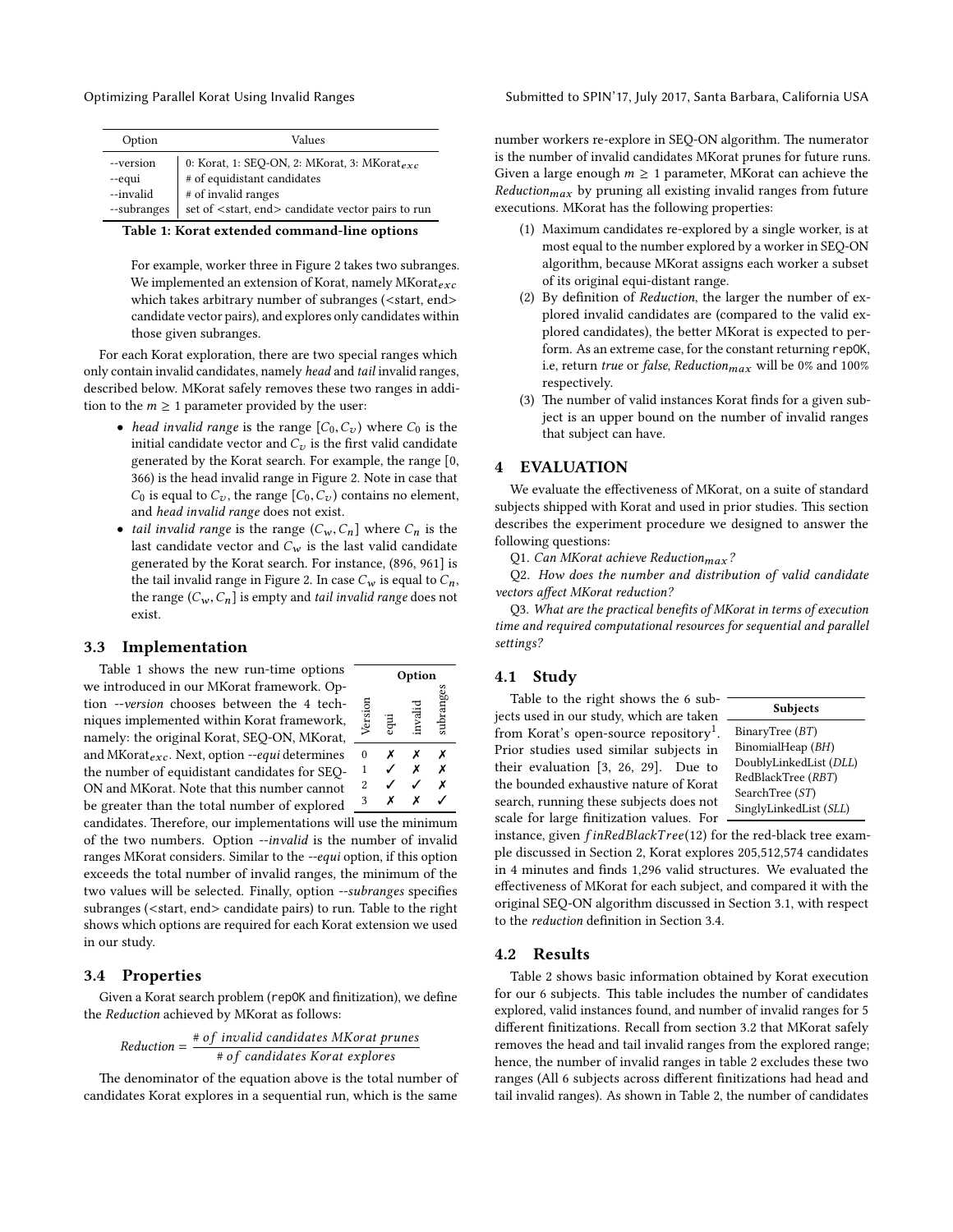Submitted to SPIN'17, July 2017, Santa Barbara, California USA Nima Nima Dini, Cagdas Yelen, and Sarfraz Khurshid

<span id="page-5-0"></span>

|            |                            | <b>Finitization</b> |          |       |         |           |  |  |  |  |
|------------|----------------------------|---------------------|----------|-------|---------|-----------|--|--|--|--|
|            | # of                       | $\overline{2}$      | 4        | 6     | 8       | 10        |  |  |  |  |
|            | <b>Explored candidates</b> | 16                  | 245      | 3653  | 54418   | 815100    |  |  |  |  |
| БT         | Valid candidates           | 2                   | 14       | 132   | 1430    | 16796     |  |  |  |  |
|            | Invalid ranges             | 1                   | 13       | 131   | 1429    | 16795     |  |  |  |  |
|            | <b>Explored candidates</b> | 58                  | 1666     | 42815 | 1323194 | 150727471 |  |  |  |  |
| ΒН         | Valid candidates           | 6                   | 120      | 7602  | 603744  | 117157172 |  |  |  |  |
|            | Invalid ranges             | 3                   | 23       | 941   | 33555   | 6628009   |  |  |  |  |
| DLL        | <b>Explored candidates</b> | 27                  | 94       | 776   | 17166   | 562823    |  |  |  |  |
|            | Valid candidates           | 3                   | 37       | 674   | 17007   | 562595    |  |  |  |  |
|            | Invalid ranges             | $\theta$            | $\theta$ | 0     | 0       | $\Omega$  |  |  |  |  |
| RBT        | <b>Explored candidates</b> | 40                  | 961      | 16487 | 322806  | 7530712   |  |  |  |  |
|            | Valid candidates           | 2                   | 8        | 20    | 64      | 260       |  |  |  |  |
|            | Invalid ranges             | 1                   | 7        | 19    | 63      | 259       |  |  |  |  |
|            | <b>Explored candidates</b> | 22                  | 875      | 45233 | 2606968 | 155455872 |  |  |  |  |
| 57         | Valid candidates           | 2                   | 14       | 132   | 1430    | 16796     |  |  |  |  |
|            | Invalid ranges             | 1                   | 13       | 131   | 1429    | 16795     |  |  |  |  |
|            | <b>Explored candidates</b> | 17                  | 139      | 2194  | 52567   | 1702171   |  |  |  |  |
| <b>TTS</b> | Valid candidates           | 2                   | 15       | 203   | 4140    | 115975    |  |  |  |  |
|            | Invalid ranges             | 1                   | 14       | 202   | 4139    | 115974    |  |  |  |  |

Table 2: Number of candidates explored, valid instances found, and invlid ranges explored by Korat.

<span id="page-5-1"></span>

|            | <b>Invalid ranges</b> |                |       |       |       |       |  |  |  |  |
|------------|-----------------------|----------------|-------|-------|-------|-------|--|--|--|--|
| Subject    | 1                     | $\overline{4}$ | 16    | 64    | 256   | 1024  |  |  |  |  |
| BТ         | 0.37                  | 0.88           | 2.71  | 8.91  | 28.48 | 80.25 |  |  |  |  |
| <b>BH</b>  | 12.77                 | 34.21          | 45.76 | 45.84 | 46.10 | 46.79 |  |  |  |  |
| DLL.       | 0.92                  | 0.92           | 0.92  | 0.92  | 0.92  | 0.92  |  |  |  |  |
| <b>RBT</b> | 48.34                 | 58.45          | 69.22 | 99.98 | 99.98 | 99.98 |  |  |  |  |
| ST         | 0.17                  | 0.43           | 1.40  | 5.01  | 18.81 | 72.54 |  |  |  |  |
| SLL.       | 0.22                  | 0.50           | 1.45  | 4.54  | 13.84 | 38.79 |  |  |  |  |

Table 3: MKorat Reduction  $[\%]$  for Fin = 8.

explored grows considerably as the finitization increases, which shows Korat's bounded exhaustive testing technique does not scale with the finitization growth.

Based on Table [2,](#page-5-0) given a finitization, the number of invalid ranges for all subjects, except DLL and BH, is always 1 unit greater than valid instances found (if head and tail invalid ranges are counted). Our investigation showed that no two valid candidates are consecutive in the explored candidates of these 4 subjects. For DLL, the number of invalid ranges is 0, because all valid candidates are consecutive and the only 2 invalid ranges are the head and tail. Finally, BH has both consecutive and non-consecutive valid candidates, resulting in a number of invalid ranges between 0 and number of valid candidates.

For a fixed finitization, the number of invalid ranges obtained for each subject in Table [2,](#page-5-0) is an upper bound on the number of ranges MKorat can remove from the explored space. For instance, for the RBT of size 8, at most 63 invalid ranges can be removed and running MKorat for any  $m > 63$  number of invalid ranges does not increase the reduction. Table [3](#page-5-1) shows the reduction achieved by MKorat for finitization = 8, provided by 6 different values for

<span id="page-5-2"></span>

Figure 6: Reduction achieved by MKorat for different number of invalid ranges  $(IRs)$  and finitization sizes (Fin).

number of invalid ranges. For RBT, the last 3 columns ( $m \geq 64$ ) achieve the Reduction $_{max}$  which is 99.98%.

MKorat removes the m-largest invalid ranges independently of the number of equidistant candidates. Hence, in terms of the achieved Reduction, MKorat is agnostic to the number of equidistant candidates, which we empirically validated on all our 6 subjects, using various number of invalid ranges and equi-distant candidates.

Q1. Can MKorat achieve Reduction $_{max}$ ?

MKorat implementation can provide the Reduction $_{max}$  (intro-duced in Section [3.4\)](#page-4-1), by removing the *m*-largest invalid ranges, given  $m \ge$  total number of invalid ranges explored.

The 3D plots in Figure [6](#page-5-2) show how the number of invalid ranges and finitization can affect reduction achieved by MKorat for all 6 subjects. Table [3](#page-5-1) (discussed earlier) is basically an snapshot of Figure [6](#page-5-2) for  $Fin = 8$ . By definition (Section [3.4\)](#page-4-1), higher Reduction can be achieved for subjects with smaller ratio of valid to explored candidates. As shown in Table [2,](#page-5-0) RBT has the smallest ratio of valid to explored candidates for each *finitization*. Figure [6](#page-5-2) shows that higher Reduction is achieved for RBT compared to the other subjects and this reduction is reached for smaller values of invalid ranges maintained by MKorat. Unlike, RBT, DLL has the highest ratio of valid to explored candidates and the reduction reached for this subject is smaller than others. This observation is noticable in Table [3](#page-5-1) as well for these two subjects.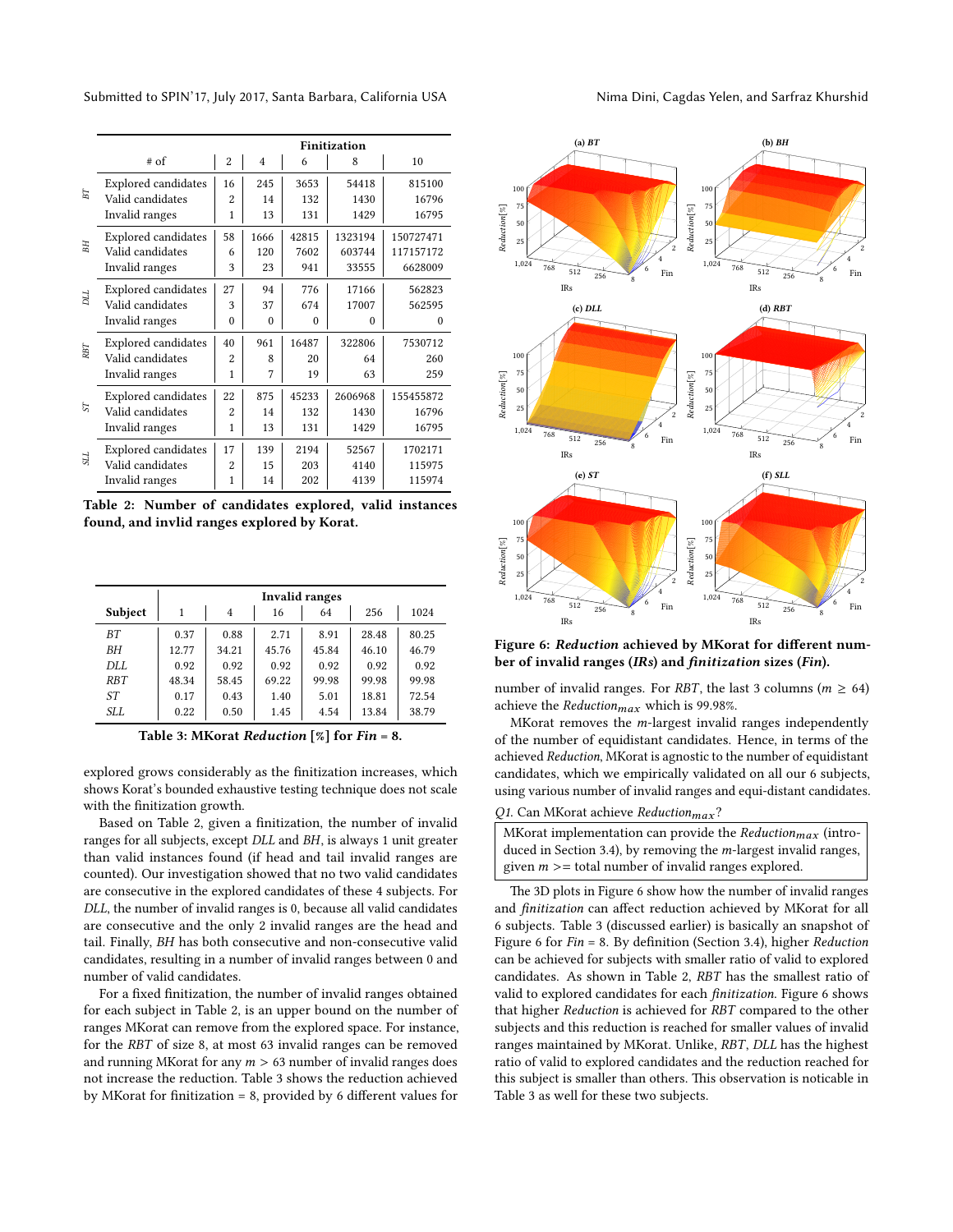<span id="page-6-0"></span>

|         |                  |                            |       | Subject $(Fin)$ |      |       |         |      |      |       |      |      |         |      | Average |       |      |      |       |      |       |       |
|---------|------------------|----------------------------|-------|-----------------|------|-------|---------|------|------|-------|------|------|---------|------|---------|-------|------|------|-------|------|-------|-------|
| Workers | $\text{IRs}$ [%] | BT(12)<br>BH(9)<br>DLL(11) |       |                 |      |       | RBT(10) |      |      | ST(9) |      |      | SLL(11) |      |         |       |      |      |       |      |       |       |
|         |                  | min                        | max   | sum             | min  | max   | sum     | min  | max  | sum   | min  | max  | sum     | min  | max     | sum   | min  | max  | sum   | min  | max   | sum   |
|         | $\Omega$         |                            | 12.43 |                 |      | 14.65 |         |      | 6.04 |       |      | 9.96 |         |      | 15.81   |       |      | 7.73 |       |      | 11.10 |       |
|         | $\overline{4}$   |                            | 11.42 |                 |      | 11.81 |         |      | 6.04 |       |      | 4.75 |         |      | 15.19   |       |      | 7.25 |       |      | 9.41  |       |
|         | 8                |                            | 10.45 |                 |      | 11.67 |         |      | 6.09 |       |      | 4.51 |         |      | 14.50   |       |      | 6.75 |       |      | 8.99  |       |
|         | 16               |                            | 9.08  |                 |      | 11.80 |         |      | 6.05 |       |      | 4.23 |         |      | 13.66   |       |      | 5.81 |       |      | 8.44  |       |
|         | 32               |                            | 6.81  |                 |      | 11.70 |         |      | 6.00 |       |      | 3.53 |         |      | 11.09   |       |      | 4.90 |       |      | 7.34  |       |
|         | $\theta$         | 6.10                       | 6.42  | 12.52           | 6.64 | 7.79  | 14.44   | 3.14 | 3.15 | 6.28  | 4.46 | 6.30 | 10.76   | 7.90 | 8.36    | 16.26 | 3.93 | 3.94 | 7.88  | 5.36 | 5.99  | 11.36 |
|         | 4                | 5.67                       | 5.95  | 11.62           | 4.45 | 7.46  | 11.92   | 3.15 | 3.15 | 6.30  | 0.01 | 4.79 | 4.80    | 7.49 | 7.97    | 15.46 | 3.64 | 3.77 | 7.42  | 4.07 | 5.51  | 9.59  |
| 2       | 8                | 5.40                       | 5.61  | 11.02           | 4.48 | 7.53  | 12.02   | 3.13 | 3.15 | 6.28  | 0.01 | 4.52 | 4.52    | 7.13 | 7.57    | 14.70 | 3.20 | 3.80 | 7.00  | 3.89 | 5.36  | 9.26  |
|         | 16               | 4.58                       | 4.84  | 9.42            | 4.44 | 7.48  | 11.92   | 3.15 | 3.16 | 6.32  | 0.01 | 4.19 | 4.20    | 6.69 | 7.01    | 13.70 | 2.90 | 3.14 | 6.04  | 3.63 | 4.97  | 8.60  |
|         | 32               | 3.42                       | 3.51  | 6.92            | 4.46 | 7.46  | 11.92   | 3.13 | 3.13 | 6.26  | 0.01 | 3.53 | 3.54    | 5.46 | 5.81    | 11.26 | 2.07 | 3.02 | 5.08  | 3.09 | 4.41  | 7.50  |
|         | $\theta$         | 1.70                       | 1.80  | 13.84           | 1.37 | 2.17  | 15.60   | 0.87 | 0.88 | 7.04  | 1.28 | 2.10 | 12.80   | 2.16 | 2.26    | 17.68 | 1.11 | 1.13 | 8.96  | 1.42 | 1.72  | 12.65 |
|         | 4                | 1.56                       | 1.72  | 12.96           | 0.06 | 2.16  | 13.04   | 0.87 | 0.89 | 7.04  | 0.01 | 2.07 | 5.75    | 2.02 | 2.19    | 17.04 | 0.97 | 1.08 | 8.40  | 0.91 | 1.68  | 10.71 |
| 8       | 8                | 1.44                       | 1.58  | 12.00           | 0.06 | 2.16  | 13.04   | 0.87 | 0.88 | 7.04  | 0.01 | 1.98 | 5.55    | 1.90 | 2.13    | 16.40 | 0.79 | 1.04 | 7.52  | 0.84 | 1.63  | 10.26 |
|         | 16               | 1.21                       | 1.44  | 10.40           | 0.06 | 2.16  | 12.96   | 0.87 | 0.89 | 7.04  | 0.01 | 1.82 | 5.20    | 1.77 | 1.97    | 15.28 | 0.73 | 0.89 | 6.16  | 0.78 | 1.53  | 9.51  |
|         | 32               | 0.86                       | 0.97  | 7.44            | 0.06 | 2.17  | 13.04   | 0.87 | 0.89 | 7.04  | 0.01 | 1.59 | 4.35    | 1.53 | 1.65    | 12.88 | 0.45 | 0.94 | 6.16  | 0.63 | 1.37  | 8.48  |
|         | $\Omega$         | 0.55                       | 0.58  | 17.92           | 0.39 | 0.61  | 17.28   | 0.26 | 0.26 | 8.32  | 0.46 | 0.87 | 20.16   | 0.71 | 0.75    | 23.68 | 0.32 | 0.33 | 10.56 | 0.45 | 0.57  | 16.32 |
|         | 4                | 0.50                       | 0.54  | 16.64           | 0.01 | 0.60  | 14.40   | 0.26 | 0.26 | 8.32  | 0.01 | 0.87 | 9.52    | 0.64 | 0.75    | 22.72 | 0.26 | 0.34 | 10.56 | 0.28 | 0.56  | 13.69 |
| 32      | 8                | 0.43                       | 0.51  | 15.36           | 0.01 | 0.61  | 14.08   | 0.26 | 0.27 | 8.32  | 0.01 | 0.87 | 9.38    | 0.60 | 0.72    | 21.76 | 0.27 | 0.36 | 10.24 | 0.26 | 0.56  | 13.19 |
|         | 16               | 0.38                       | 0.47  | 13.76           | 0.01 | 0.60  | 14.40   | 0.26 | 0.27 | 8.32  | 0.01 | 0.83 | 8.82    | 0.57 | 0.68    | 20.16 | 0.20 | 0.27 | 7.04  | 0.24 | 0.52  | 12.08 |
|         | 32               | 0.26                       | 0.32  | 9.60            | 0.01 | 0.60  | 14.40   | 0.26 | 0.27 | 8.32  | 0.01 | 0.78 | 7.28    | 0.43 | 0.57    | 16.64 | 0.07 | 0.27 | 6.72  | 0.17 | 0.47  | 10.49 |

Table 4: The min, max, and total execution time (in sec) for (1) MKorat used in sequential settings (1 worker) compared to Korat and (2) MKorat used in distributed settings (2, 8, and 32 workers) compared to SEQ-ON. For each subject the user provided upper bound on number of invalid ranges (IRs),  $m$  in Figure [4,](#page-3-2) is a percent of number of valid candidates for that subject( $Fin$ ).

<span id="page-6-1"></span>

| Subject(Fin) | <b>SEO-ON</b> |       |       | <b>Invalid Ranges</b> [%] |       |
|--------------|---------------|-------|-------|---------------------------|-------|
|              | Explored      | 4     | 8     | 16                        | 32    |
| BT(12)       | 12284830      | 8.26  | 14.94 | 26.56                     | 46.10 |
| BH(9)        | 11778107      | 25.74 | 25.74 | 25.74                     | 25.74 |
| DLL(11)      | 3535294       | 0.01  | 0.01  | 0.01                      | 0.01  |
| RBT(10)      | 7530712       | 65.88 | 67.40 | 70.33                     | 76.12 |
| ST(9)        | 20086300      | 4.31  | 8.41  | 16.52                     | 32.58 |
| SLL(11)      | 10639556      | 9.30  | 15.67 | 28.43                     | 41.58 |

Table 5: Total number of candidates explored by SEQ-ON and the percent of those candidates MKorat prunes.

Q2. How does the number and distribution of valid candidate vectors affect MKorat reduction?

MKorat achieves higher Reduction on subjects where the majority of explored candidates are invalid. As an extreme case, a repOK method returning a constant, can achieve 0% or 100% reduction for the constant values true and false respectively (Validated on two constant returning repOKs).

Table [4](#page-6-0) shows the minimum, maximum, and total execution time (in seconds) for 4 different number of workers. Specifically, 1 worker is used for the sequential setting comparing Korat with MKorat, while 2, 8, and 32 workers indicate a parallel setting using SEQ-ON and MKorat techniques). For each subject, we chose the largest finitization for which a sequential execution of Korat terminated within 30 seconds. Further, the m number of invalid ranges MKorat maintains is provided based on a percent of number of valid candidates explored by Korat for a given subject and Fin. Node that the number of valid candidates found for a given subject

is an upper bound on the number of invalid ranges that subject may have (Section [3.4\)](#page-4-1).

Our results show that for both sequential and parallel settings, MKorat can speedup the test generation. For example, the first two rows in Table [4](#page-6-0) show that given 1 worker, when only 4% of test input pairs are maintained, the re-generation of test inputs becomes 18% faster on average (9.41 sec compared to 11.10 sec). Further, as the percent of user-provided invalid ranges increase to 32%, the re-execution becomes 51% faster on average (7.34 sec as opposed to 11.10 sec).

Recall from Figure [6](#page-5-2) and Table [3](#page-5-1) that the increase in number of invalid ranges  $m$  maintained by MKorat, affect the Reduction differently for different subjects. Table [4](#page-6-0) validates the same trend of growth we expected for each subject. For instance, DLL had the lowest growth of Reduction among other subjects (due to having only two small head and tail invalid ranges); the 3 columns for DLL in Table [4](#page-6-0) show that the Reduction achieved for this subject is almost agnostic to the increase of m invalid ranges. RBT, on the contrary, had the highest rise in Reduction as  $m$  increased (Figure [6\)](#page-5-2); this outperformance is also evident from Table [4.](#page-6-0) The effect of increasing  $m$  on speedup for the other 4 subjects, is smaller than RBT and larger than DLL, which is in alignment with the trend observed earlier.

Besides saving in execution time, MKorat can save on the number of workers required. Specifically, if each candidate of an equidistant range e belongs to an invalid range that MKorat maintains, then no worker would be assigned to re-explore range e. We observed this case for RBT with 8 and 32 workers, when 4% (or above) test input pairs are maintained, MKorat requires 5 (37.5% fewer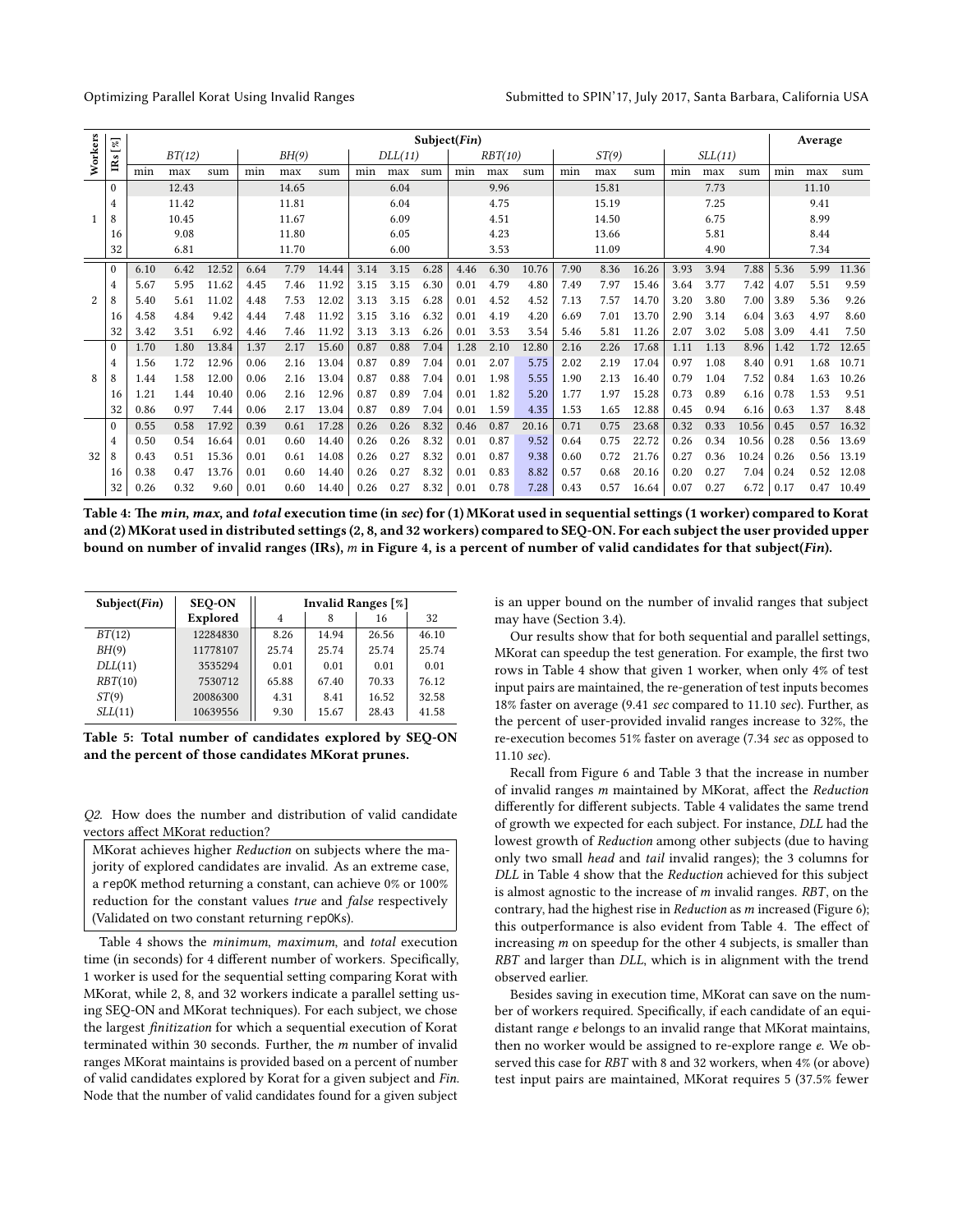Submitted to SPIN'17, July 2017, Santa Barbara, California USA Nima Nima Dini, Cagdas Yelen, and Sarfraz Khurshid

machines) and 14 workers (56.25% savings) respectively. The effect of using fewer machines is reflected on the total execution time for these cases (highlighted in blue in Table [4\)](#page-6-0).

Table [5](#page-6-1) shows the number of candidates explored by SEQ-ON and the percent of those candidates MKorat explored for the same subjects, finitizations, and invalid ranges reported in Table [4.](#page-6-0) As shown, RBT achieved the highest Reduction (76.12%) across all subjects for any percent of invalid ranges used, which explains why MKorat performed better on RBT (execution times shown in Ta-ble [4\)](#page-6-0). This observation was also expected based on the Reduction achieved for RBT in Figure [6.](#page-5-2) Further, BH and DLL subjects achieve their Reduction<sub>max</sub> (25.74% and 0.01% respectively) for all 4 values of invalid ranges used in our study. For these two subjects, we observed that 4% of the number of valid candidates is a larger value than their total number of invalid ranges maintained by MKorat. Therefore, providing any percent of invlaid ranges larger than 4% (of valid candidates) is not expected to affect the Reduction or execution time of BH and DLL. This observation justifies why given the number of workers, the min, max, and total execution time of MKorat for BH and DLL (in Table [4\)](#page-6-0) stays (almost) the same.

Q3. What are the practical benefits of MKorat in terms of execution time and required computational resources for sequential and parallel settings?

MKorat speeds up the minimum, maximum, and total worker execution time by up to 2.82X in the sequential setting (1 worker) and up to 446X, 1.86X, and 3.04X for the distributed setting with up to 32 workers. In the distributed setting, for subjects with small ratio of valid to explored candidates, like RBT, MKorat can provide up to 56.25% savings in number of physical workers required for re-exploration.

Execution platform: We obtained all data on a dedicated cluster in which each node has 16-core 2.7 GHz Intel Xeon CPU E5-2680 with 32GB of RAM, running CentOS release 6.8 (Final). We used Oracle Java: 1.8.0.25. Each MKorat $_{exc}$  was run on a single physical node (on a separate JVM) provided by -Xms2g -Xmx3g command line options.

## 4.3 Threats to Validity

External: The subjects used in our study may not be representative. To mitigate this threat, we considered 6 subjects shipped with Korat source code that vary in code size, complexity of repOK, number of explored and valid candidates. Some of these projects have also been used in prior studies on Korat. Our results may vary for different finitizations and number of invalid ranges maintained. Exploring all the combinations was not feasible. To mitigate this threat, we considered several combinations to show the existing relation between different values of parameters. Further, the finitizations and number of equidistant candidates considered in our study is on a par with prior work [\[3,](#page-8-1) [26,](#page-9-6) [29\]](#page-9-8).

Internal: Korat, implementation of MKorat, and our automation scripts may contain bugs that can impact our conclusions. We are mostly confident in the correctness of Korat, as it is a robust tool used in several prior studies. To increase the confidence in our scripts, we developed core parts of our technique twice following  $(1)$  an efficient approach, and  $(2)$  a less efficient technique (in terms of execution time) and observed that their functional behavior remained the same across two versions. Further, we placed assertions at certain points in our scripts to perform some sanity checks. For instance, the script which distributed subranges (obtained by MKorat) on workers for re-exploration (in Table [4\)](#page-6-0), ensured that per each MKorat execution, the total number of valid instances found across all workers, is equal to the ones found using a sequential execution of Korat. Further, to increase the confidence in our scripts, we reviewed our code, tested it on a number of subjects manually, and inspected several results. To reduce noise and get more consistent numbers for Table [4](#page-6-0) (which contain execution times), we measured the values several times and reported the average.

Construct: To find equi-distant candidates (Table [4\)](#page-6-0) we used  $m = 2048$  as *maximum* number of workers maintained by SEQ-ON algorithm [\[26\]](#page-9-6). We chose this large enough value to form evenly distributed subranges for distribution among up to 32 workers used in our study. For each subject in Table [4,](#page-6-0) we considered different number of invalid ranges (equal to a percent of number of valid test inputs found for that specific subject), to have a more meaningful and fair comparison between the execution times among different subjects. For Figure [6,](#page-5-2) we considered a wide range of finitizations and invalid ranges to observe the unique trend in Reduction increase for each subject.

#### 5 RELATED WORK

This chapter presents related work on parallel analysis for systematic testing. Specifically, we consider two approaches for testing sequential programs, including one black-box testing technique, namely Korat [\[3\]](#page-8-1), and one white-box testing technique, namely symbolic execution [\[22\]](#page-9-9), and one approach, namely model checking [\[6\]](#page-8-4), for testing multi-threaded programs. Moreover, we consider incremental analysis techniques that re-use results from previous runs.

#### 5.1 Parallel Korat

The idea of parallel test generation and execution in the context of Korat was introduced by Misailovic et al. [\[26\]](#page-9-6). The idea of invalid ranges is rooted in their discussion on potential optimizations [\[26\]](#page-9-6) where they observe the potential usefulness of creating sub-ranges that start and end at valid candidates. Our technique, MKorat, builds on this observation.

PKorat [\[29\]](#page-9-8) introduced a different approach for parallel test generation using Korat. The key idea in PKorat is to explore Korat's non-deterministic field assignments in parallel. Thus, PKorat does not require a previous execution of the Korat search but can still explore the space of candidate structures in parallel. However, rerunning PKorat in the online test generation setting does not utilize any information about any previous execution of Korat; specifically, re-running PKorat does not utilize invalid ranges and re-explores all candidates that sequential Korat explores by default. While the original PKorat technique was defined for execution for a cluster of traditional computing platforms, recent work specialized PKorat for modern GPU's [\[27\]](#page-9-10). Our approach is orthogonal to PKorat and can be integrated with PKorat. For example, PKorat can be used to explore each range that our approach creates based on the first execution of Korat search.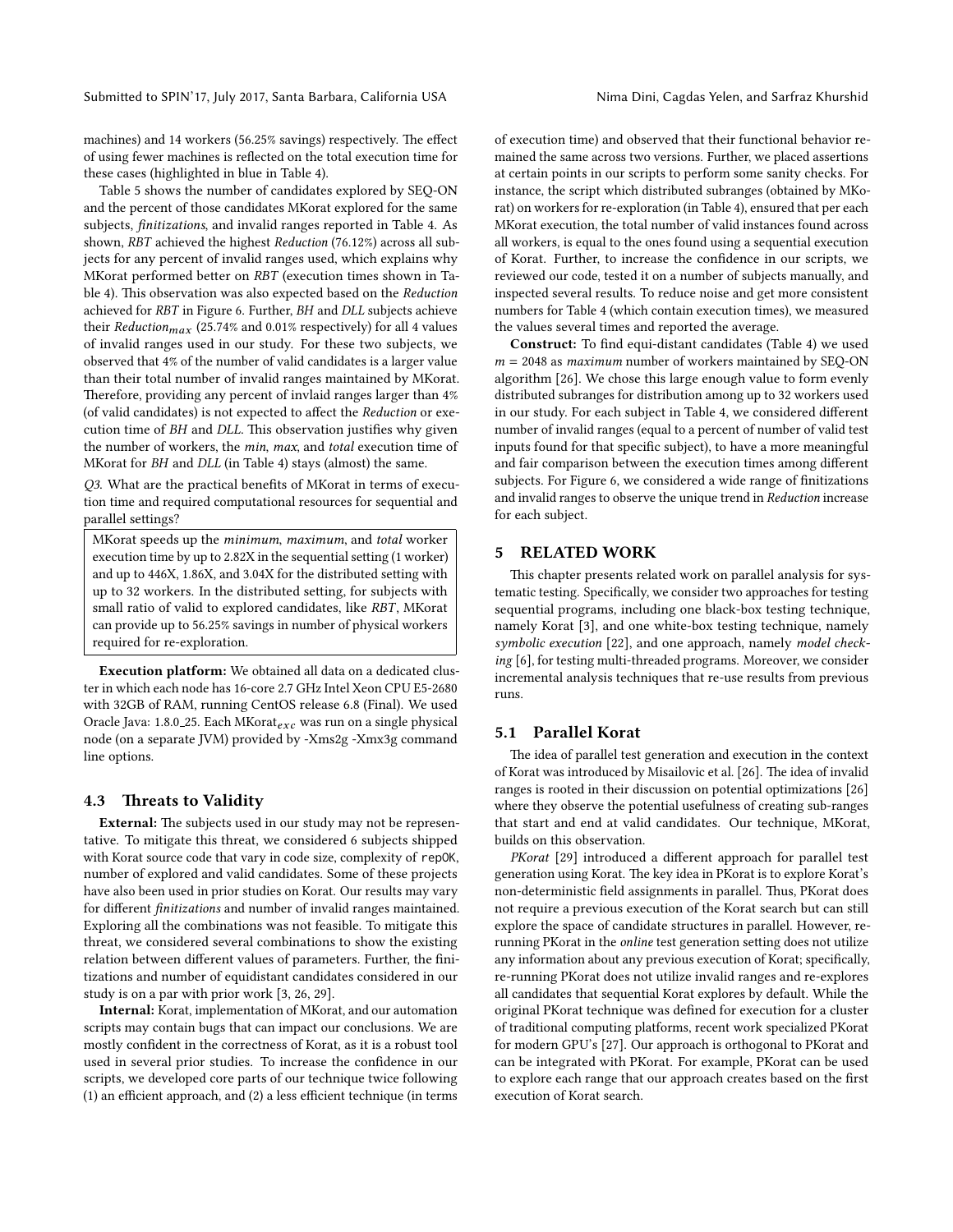Optimizing Parallel Korat Using Invalid Ranges Submitted to SPIN'17, July 2017, Santa Barbara, California USA

## 5.2 Parallel symbolic execution

ParSym [\[30\]](#page-9-11) applies the PKorat approach to symbolic execution – a classic program analysis based on systematic exploration of the program's bounded execution paths. Simple Static Partition-ing [\[33\]](#page-9-12) for parallel symbolic execution first performs a shallow depth execution to build a set of preconditions based on the number of available workers who perform deeper exploration with respect to their individual preconditions. The parallel symbolic execution tool Cloud9 [\[4\]](#page-8-8) embodies a production quality infrastructure based on load balancing.

Ranged symbolic execution [\[31\]](#page-9-13) defines ranges for symbolic execution and uses them for distributing the symbolic exploration of bounded execution paths; each range is defined by a pair of in-order concrete inputs where the first input represents the path where symbolic execution starts and the second input represents the path where symbolic execution ends; moreover, work stealing is used for dynamic load balancing.

Most recent work by Qiu [\[28\]](#page-9-14) introduces the idea of feasible ranges for succinctly memoizing symbolic execution results where the path conditions for all paths in a feasible range are satisfiable. Our idea of invalid ranges for Korat is inspired by Qiu's idea of feasible ranges for symbolic execution and complements it. We could extend our work and support feasible ranges for Korat, so the cost of running it to generate valid inputs in a feasible range is reduced; for example, any candidate within a feasible range is known to be valid and therefore its validity does not need to be checked again; however, repOK may still need to be partially (and in some cases fully) executed on it to determine what the next candidate (which is also known to be feasible) is. Likewise, we could introduce the use of invalid ranges in symbolic execution.

## 5.3 Parallel model checking

Funes et al. [\[12\]](#page-8-9) introduced the idea of ranging for software model checking using *Java PathFinder* (*JPF*) [\[37\]](#page-9-4), an explicit state model checker; specifically, the exploration by the model checker is ranged by a pair of in-order paths that define the start and end of the model checking run. Previous work on parallel randomized state space search used multiple randomly generated start configurations for JPF and ran them in parallel with the expectation that one of them would find an erroneous state faster than the sequential run of the model checker [\[9\]](#page-8-10). One of the earliest techniques for parallel search for explicit state checking was parallel *Murφ*, introduced by Stern and Dill [\[34\]](#page-9-15), and shown to provide approximately lin-ear speedups. Swarm verification [\[19\]](#page-9-16) shows how to leverage multi-core computation platforms in the context of the SPIN model checker [\[18\]](#page-9-17).

## 5.4 Incremental analysis

A number of incremental analyses re-use results from previous runs to optimize subsequent runs, e.g., for test generation [\[17,](#page-9-18) [35\]](#page-9-19), symbolic execution [\[15,](#page-9-20) [36,](#page-9-21) [39\]](#page-9-22), and model checking [\[2,](#page-8-11) [23,](#page-9-23) [32,](#page-9-24) [38\]](#page-9-25). The key difference between our approach and previous work is to reuse state-space exploration results, specifically about consecutive invalid candidates, to optimize constraint solving. Our approach shares the spirit of incremental SAT and conflict-driven clause

learning [\[10\]](#page-8-12) but works at a very different level (Java predicates versus CNF formulas).

## 6 CONCLUSION

This paper introduced a novel approach to reduce the cost of systematic testing using the Korat approach in certain application scenarios. Our key insight is that sometimes Korat's backtracking search is repeated over the *same* state space across separate runs of Korat, and an earlier run of the search can be summarized to more efficiently perform a later run. We introduced the idea of invalid ranges which succinctly encode parts of the exploration space, which do not contain any valid inputs but have to be explicitly explored by the Korat search since it is unable to prune them. Our approach directly prunes these parts in a future run of Korat over the same input space. We developed our approach for two settings: a sequential setting where the Korat search is run using one worker (i.e., processing unit), and a parallel setting where the Korat search is distributed to several workers. In the parallel setting, we build on a previous technique for parallel Korat, namely SEQ-ON, and integrate invalid ranges with it. An experimental evaluation using a suite of standard subjects shows the efficacy of our approach.

Acknowledgments. We thank Ahmet Celik, Milos Gligoric, Rui Qiu, and Marko Vasic for their constructive comments on this work. This research was partially supported by the US National Science Foundation under Grants Nos. CCF-0845628 and CNS-1239498.

# **REFERENCES**

- <span id="page-8-0"></span>[1] Thomas Ball, Daniel Hoffman, Frank Ruskey, Richard Webber, and Lee White. 2000. State generation and automated class testing. Software Testing, Verification and Reliability 10, 3 (2000), 149–170.
- <span id="page-8-11"></span>[2] Dirk Beyer, Thomas A. Henzinger, M. Erkan Keremoglu, and Philipp Wendler. 2012. Conditional Model Checking: A Technique to Pass Information Between Verifiers. In Proceedings of the ACM SIGSOFT 20th International Symposium on the Foundations of Software Engineering (FSE '12). ACM, New York, NY, USA, 57:1–57:11.
- <span id="page-8-1"></span>[3] Chandrasekhar Boyapati, Sarfraz Khurshid, and Darko Marinov. 2002. Korat: Automated testing based on Java predicates. In ISSTA. ACM, New York, NY, USA, 123–133.
- <span id="page-8-8"></span>[4] Stefan Bucur, Vlad Ureche, Cristian Zamfir, and George Candea. 2011. Parallel Symbolic Execution for Automated Real-world Software Testing. In Proceedings of the Sixth Conference on Computer Systems (EuroSys). 183–198.
- <span id="page-8-2"></span>[5] Cristian Cadar and Dawson R. Engler. 2005. Execution Generated Test Cases: How to Make Systems Code Crash Itself. In 12th International Conference on Model Checking Software (SPIN'05). Springer-Verlag, Berlin, Heidelberg, 2-23.
- <span id="page-8-4"></span>[6] Edmund M. Clarke, Jr., Orna Grumberg, and Doron A. Peled. 1999. Model Checking. MIT Press, Cambridge, MA, USA.
- <span id="page-8-7"></span>[7] Thomas H. Cormen, Charles E. Leiserson, Ronald L. Rivest, and Clifford Stein. 2009. Introduction to Algorithms, Third Edition (3rd ed.). The MIT Press, Cambridge, MA, USA.
- <span id="page-8-6"></span>Nima Dini. 2016. MKorat: A Novel Approach for Memoizing the Korat Search and Some Potential Applications. (2016).
- <span id="page-8-10"></span>[9] Matthew B. Dwyer, Sebastian Elbaum, Suzette Person, and Rahul Purandare. 2007. Parallel Randomized State-Space Search. In Proceedings of the 29th International Conference on Software Engineering (ICSE '07), Vol. 37. IEEE Computer Society, Washington, DC, USA, 3–12.
- <span id="page-8-12"></span>[10] Niklas Een and Niklas Sorensson. 2003. An Extensible SAT-solver. In 6th Conference on Theory and Applications of Satisfiability Testing (SAT). Santa Margherita Ligure, Italy.
- <span id="page-8-5"></span>[11] Antonio Filieri, Marcelo F. Frias, Corina S. PăSăReanu, and Willem Visser. 2015. Model Counting for Complex Data Structures. In Proceedings of the 22nd International Symposium on Model Checking Software (SPIN 2015), Vol. 9232. Springer-Verlag New York, Inc., New York, NY, USA, 222–241.
- <span id="page-8-9"></span>[12] Diego Funes, Junaid Haroon Siddiqui, and Sarfraz Khurshid. 2012. Ranged Model Checking. ACM SIGSOFT Software Engineering Notes 37, 6 (2012), 1-5.
- <span id="page-8-3"></span>[13] Milos Gligoric, Tihomir Gvero, Vilas Jagannath, Sarfraz Khurshid, Viktor Kuncak, and Darko Marinov. 2010. Test generation through programming in UDITA.